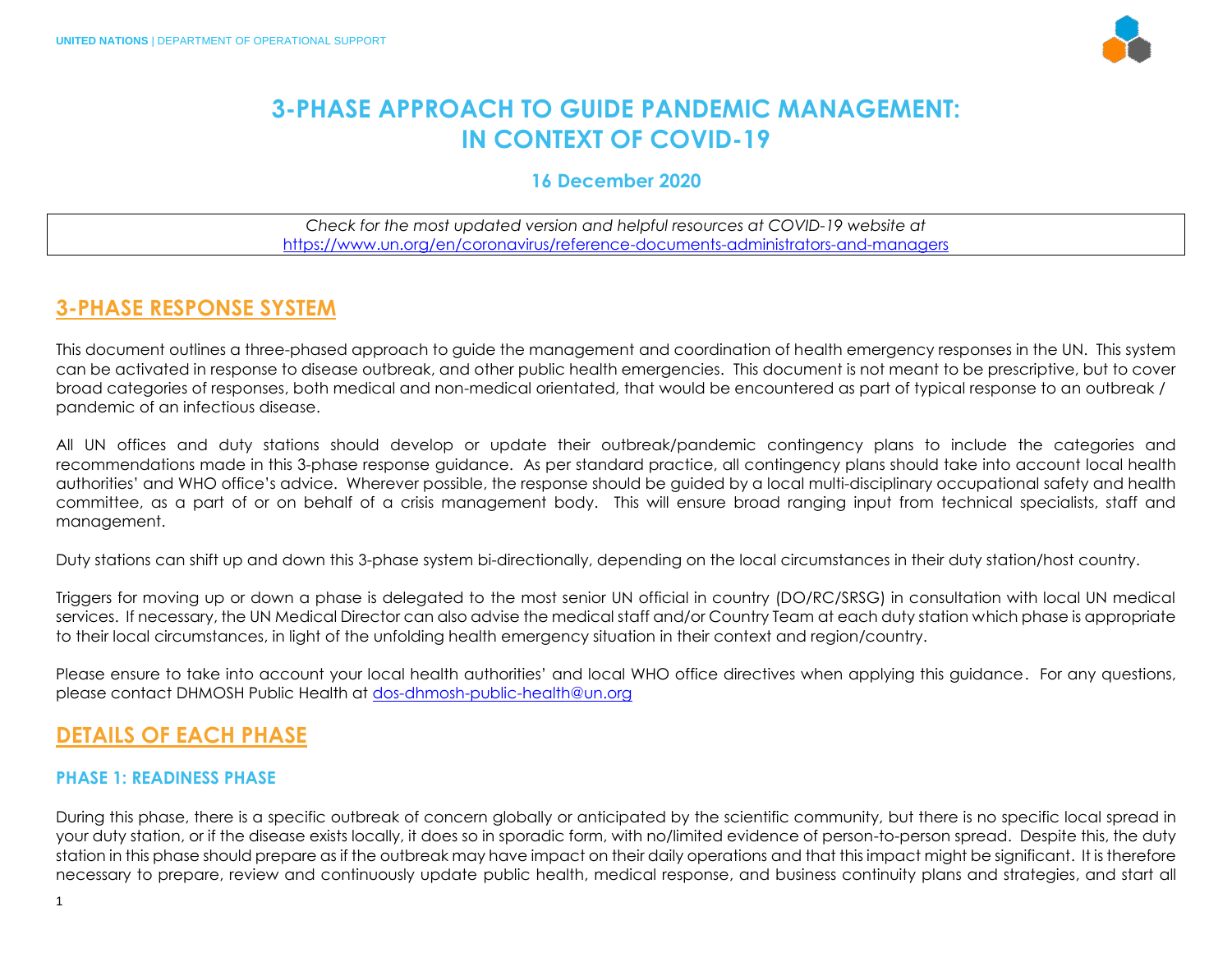

preparedness actions as indicated for this phase. These include awareness raising, disease-specific education and targeted communications. During this phase, duty stations should coordinate with relevant stakeholders and local health authorities to develop and establish an outbreak / health emergency contingency plan and establish plans for regular updating and testing of the plan. Duty stations should conduct simulation exercises to test their contingency plans, continuously assess existing capacities to respond and identify gaps, coordination and delegation of tasks. In this phase, all duty stations should be prepared to ramp up quickly to the next phase.

#### **PHASE 2: ACTIVE RISK REDUCTION PHASE**

During this phase, there is some local community person-to-person spread of the disease in the duty station, and active measures to mitigate risk in the workplace is required. Measures may include management of meetings and reduction of staffing footprint in the workplace/duty station, with a specific focus on vulnerable personnel such as immunocompromised staff or those with co-morbidities. The definition of vulnerable group may be adjusted based on the pathology and available technical information for the current outbreak/pandemic. The workplace remains open physically but measures are put in place to reduce risk such as implementation of physical distancing and other activities as defined by the outbreak/pandemic in context.

#### **PHASE 3: EMERGENCY PHASE**

In this phase, full implementation of risk management, medical and non-medical response measures is required due to the fact that there is now a large number of cases in the host country and widespread community spread resulting in high risk to UN personnel and dependents. It is likely that during this emergency phase, and depending on local epidemiology and health authorities' directives, the workplace may be physically closed down temporarily or may have minimal in-office staff to minimise health risk.

## **ACTIONS FOR EACH PHASE IN CONTEXT OF COVID-19 PANDEMIC**

| <b>Category</b> | <b>Phase 1 Actions</b><br>"Readiness"                                                                                                                                                                                 | <b>Phase 2 Actions</b><br>"Active Risk<br><b>Reduction"</b>                               | <b>Phase 3 Actions</b><br>"Emergency"                                                               |
|-----------------|-----------------------------------------------------------------------------------------------------------------------------------------------------------------------------------------------------------------------|-------------------------------------------------------------------------------------------|-----------------------------------------------------------------------------------------------------|
|                 | Senior officials of the duty station should be briefed regularly<br>on the current COVID-19 outbreak situation globally and<br>locally, its' possible outcomes and related resource<br>requirements for preparedness. | Same as Phase 1,<br>but with  <br>enhanced frequency.                                     | Same as Phase 2, but with<br>enhanced frequency.                                                    |
| $\bullet$       | Ensure systems are in place for close coordination with<br>relevant stakeholders and partners (e.g. WHO country<br>office, national government, health authorities).                                                  | Same as Phase 1, but include<br>updating and testing<br>these<br>protocols and systems.   | Same as Phase 2, but<br>include updating, testing<br>and activating these<br>protocols and systems. |
| nin             | UN country office/mission should convene either a formal<br>outbreak committee or an equivalent committee (e.g.<br>SMT/CMT) for management of the outbreak, or if the need<br>should arise later.                     | Same as Phase 1. Regular<br>meetings should be organised for<br>coordination of response. | Same as Phase 1.<br>Frequent/daily meetings<br>should be organised for<br>coordination of response. |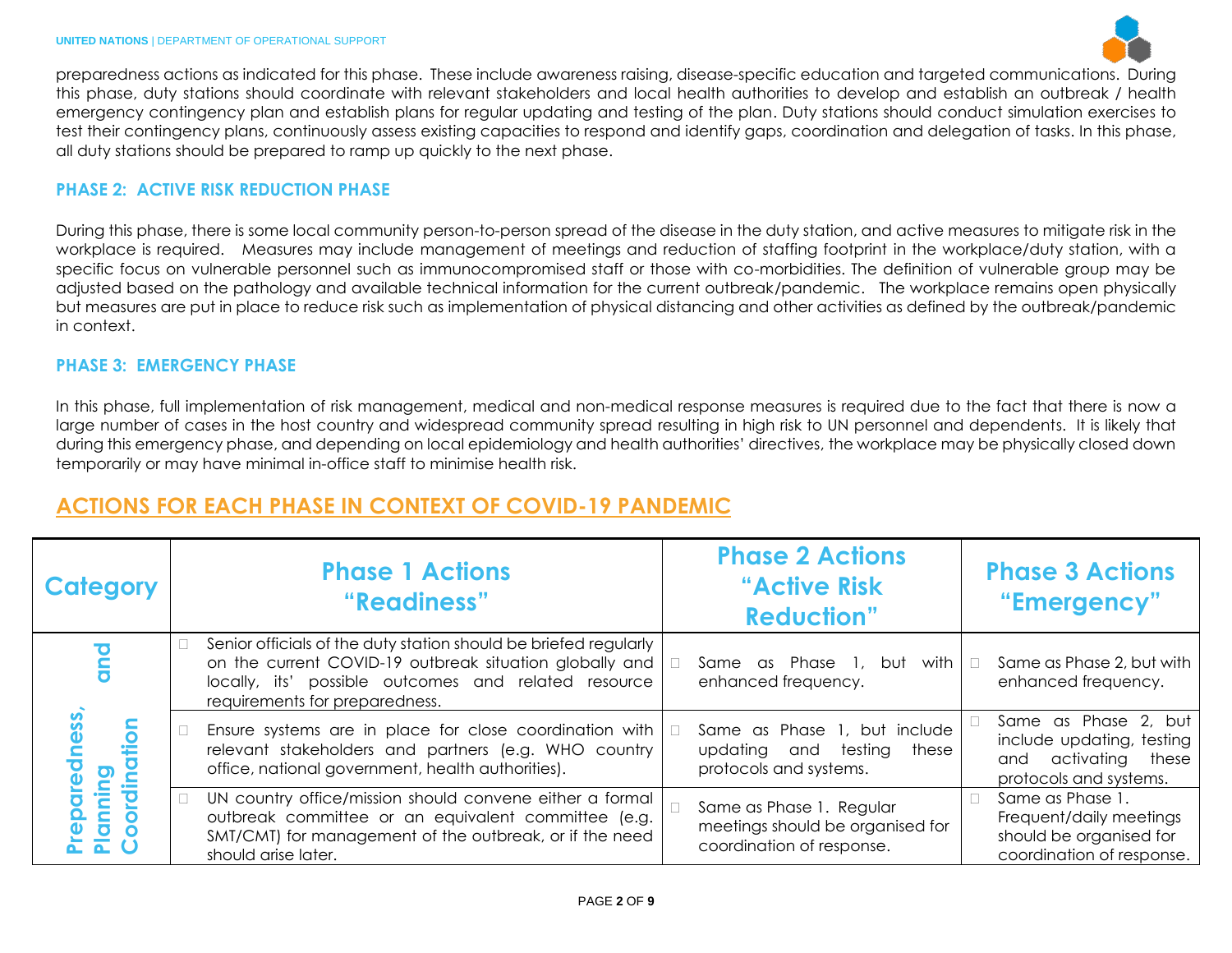

| <b>Category</b>  | <b>Phase 1 Actions</b><br>"Readiness"                                                                                                                                                                                                                                                                                                                                                                                                                                                                                                                                                                                                                                                                                                                                                                                                  | <b>Phase 2 Actions</b><br>"Active Risk<br><b>Reduction"</b>                                                            | <b>Phase 3 Actions</b><br>"Emergency"                                                                                                                                    |
|------------------|----------------------------------------------------------------------------------------------------------------------------------------------------------------------------------------------------------------------------------------------------------------------------------------------------------------------------------------------------------------------------------------------------------------------------------------------------------------------------------------------------------------------------------------------------------------------------------------------------------------------------------------------------------------------------------------------------------------------------------------------------------------------------------------------------------------------------------------|------------------------------------------------------------------------------------------------------------------------|--------------------------------------------------------------------------------------------------------------------------------------------------------------------------|
|                  | All offices should develop/update and test their business<br>continuity plan (BCP) that will allow performance of critical<br>functions with reduced number of personnel on the premise.                                                                                                                                                                                                                                                                                                                                                                                                                                                                                                                                                                                                                                               | All offices should test and<br>$\Box$<br>consider partially/fully activating<br>their BCPs.                            | All offices should fully<br>П<br>activate their BCPs.                                                                                                                    |
|                  | If applicable, UN health facilities should develop/update<br>$\Box$<br>and test their BCPs that will allow performance of critical<br>functions with reduced number of medical personnel.                                                                                                                                                                                                                                                                                                                                                                                                                                                                                                                                                                                                                                              | UN health facility should test and<br>consider partially/fully activating<br>their BCPs.                               | UN health facility should<br>П<br>fully activate their BCPs.                                                                                                             |
|                  | UN healthcare facilities should develop clear concept of<br>$\Box$<br>operations for dealing with diagnosis and isolation of cases,<br>quarantine of contacts, acute clinical care and medical<br>evacuation needs.                                                                                                                                                                                                                                                                                                                                                                                                                                                                                                                                                                                                                    | Same as Phase 1, except that<br>such plans should be updated<br>and tested through drills and<br>simulation exercises. | Same as Phase 2, except<br>$\Box$<br>that such plans should be<br>activated in response,<br>and updated as needed<br>in light of emerging new<br>scientific information. |
| Personal Hygiene | All UN personnel (staff and non-staff) should have<br>awareness about COVID-19 prevention strategies including<br>hand hygiene, respiratory etiquette (covering coughs and<br>sneezes), physical distancing (minimum 3 feet or 1 meter),<br>signs and symptoms, staying away from ill persons, staying<br>home when ill and measures to take if a close contact. In<br>duty stations with UN medical staff, they should actively<br>educate and raise such awareness amongst UN personnel.<br>information,<br>For<br>more<br>see<br>https://www.un.org/en/coronavirus/reference-documents-<br>administrators-and-managers<br>Ensure use of multiple communication methods (e.g.<br>$\Box$<br>broadcast email, text, radio, posters. etc) and ensure<br>translation into local language/s as deemed necessary to<br>get message across. | Same as Phase 1, but to<br>communicate preventative<br>messages with enhanced<br>frequency.                            | Same as Phase 2, but to<br>communicate<br>preventative messages<br>with enhanced<br>frequency and through<br>wider channels.                                             |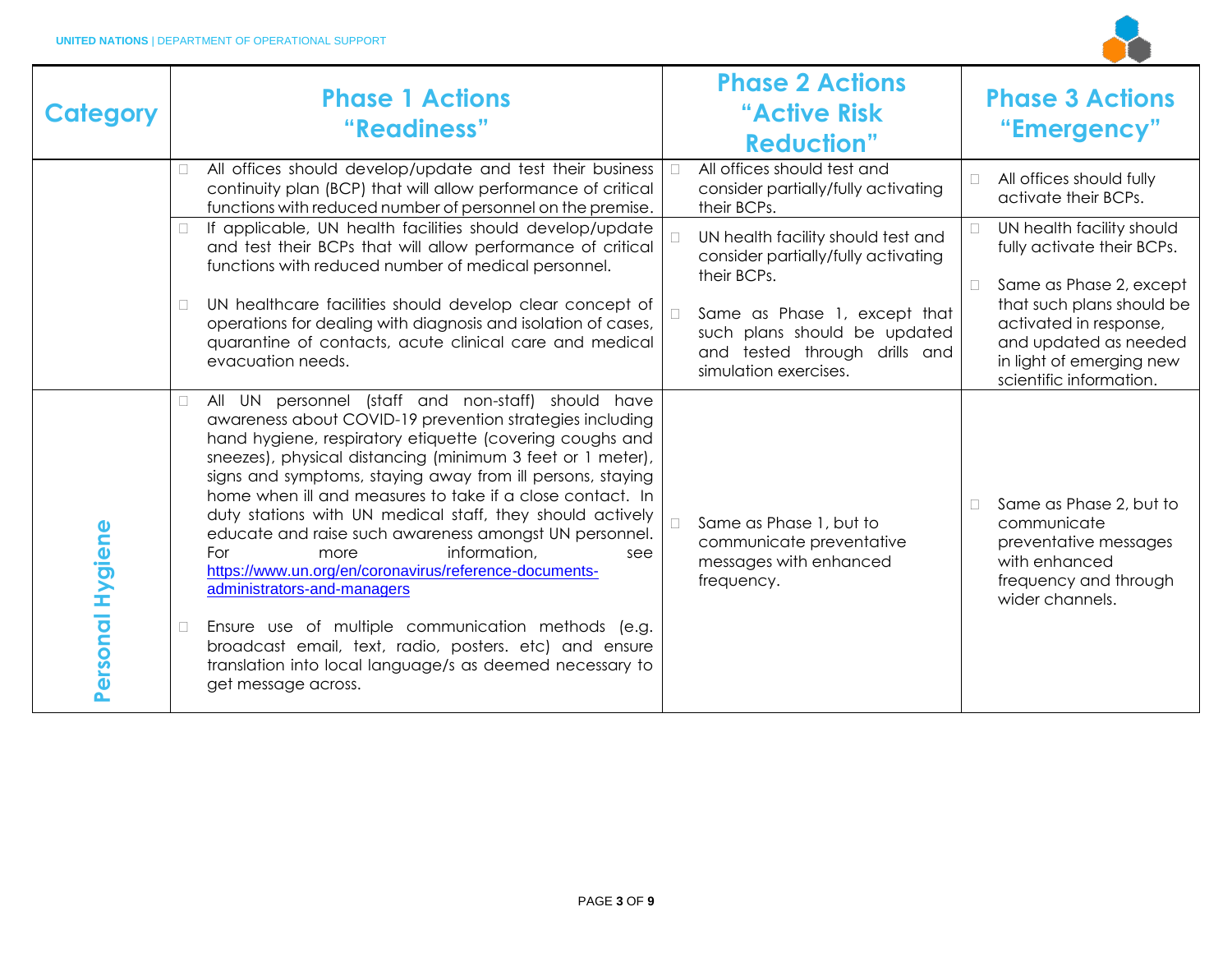

| Category                 |        | <b>Phase 1 Actions</b><br>"Readiness"                                                                                                                                                                                                                                                                                                                                                                                                                                                                                                                                                                                 | <b>Phase 2 Actions</b><br>"Active Risk"<br><b>Reduction"</b>                                                     |        | <b>Phase 3 Actions</b><br>"Emergency"                                                                |
|--------------------------|--------|-----------------------------------------------------------------------------------------------------------------------------------------------------------------------------------------------------------------------------------------------------------------------------------------------------------------------------------------------------------------------------------------------------------------------------------------------------------------------------------------------------------------------------------------------------------------------------------------------------------------------|------------------------------------------------------------------------------------------------------------------|--------|------------------------------------------------------------------------------------------------------|
| Physica<br>۵ă<br>Control |        | In duty stations with UN medical staff, they should be aware<br>of and follow appropriate infection prevention and control<br>measures and should always routinely and consistently<br>implement standard precautions regardless of the patient's<br>diagnosis. For more information on WHO's latest COVID-19<br>infection<br>control<br>precautions,<br>see<br>https://www.who.int/emergencies/diseases/novel-<br>coronavirus-2019/technical-guidance<br>UN medical staff should train or have refresher training on<br>Infection Prevention and Control focusing on standard and<br>transmission based precautions. | Same as Phase 1, but to have<br>increased refresher training and<br>exercises on such procedures.                |        | Same as Phase 2, but to<br>have increased refresher<br>training and exercises on<br>such procedures. |
| Distancing<br>nfection   | $\Box$ | WHO and local health authorities' recommendations for<br>cleaning/disinfection of environment and equipment<br>including linens and utensils should also be adhered to.                                                                                                                                                                                                                                                                                                                                                                                                                                               | with<br>Same as Phase<br>1, but<br>of<br>enhanced<br>frequency<br>environmental cleaning in high<br>touch areas. | $\Box$ | Same as Phase 2, but with<br>enhanced frequency of<br>environmental cleaning<br>in high touch areas. |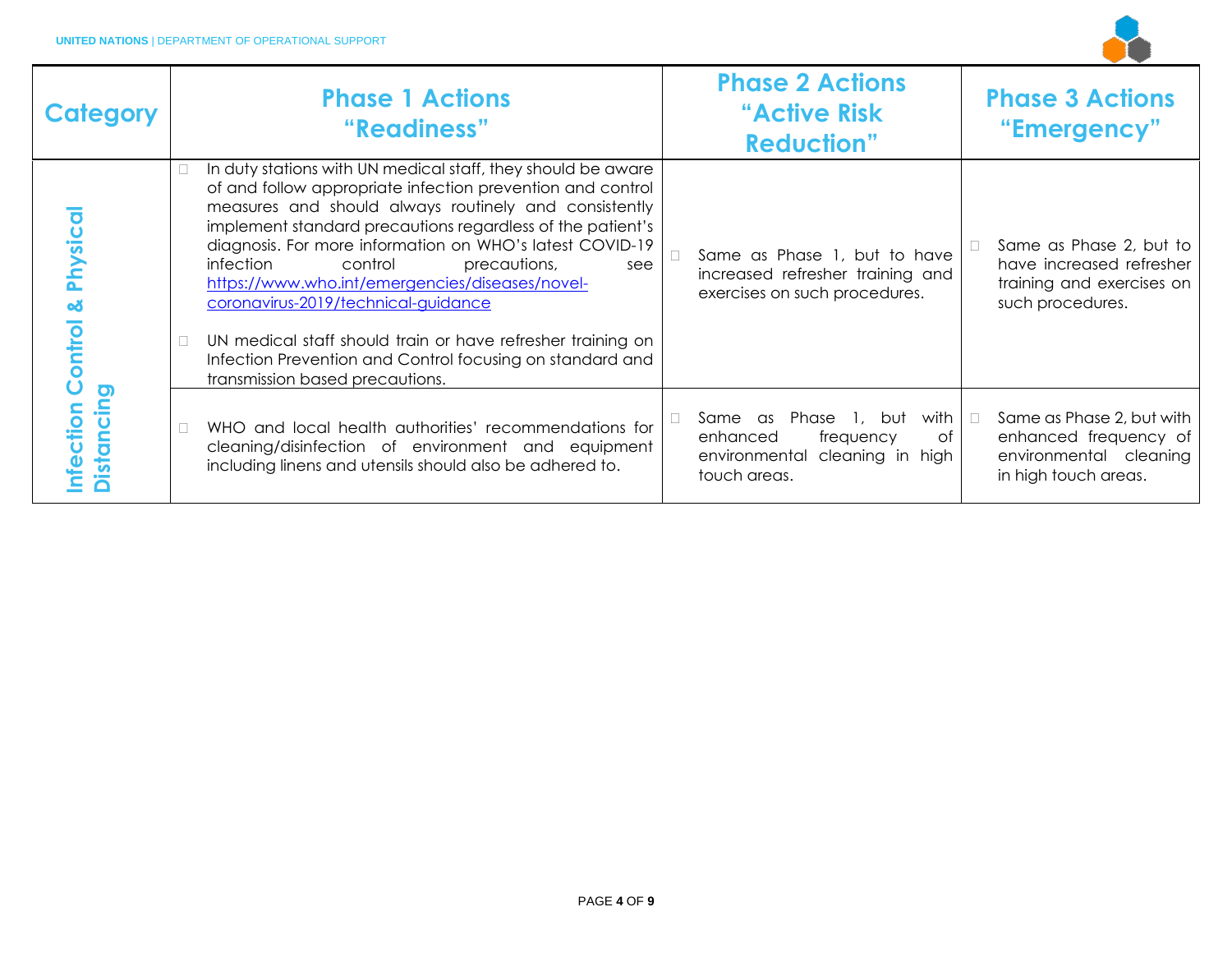

| <b>Category</b>                                  | <b>Phase 1 Actions</b><br>"Readiness"                                                                                                                                                                                                                                                                                                                                                                                                                                                                                                                                                                                                                                                                                                                                                                                                                                                                                                                                                                                                                                                                                                                                                                                                                                      | <b>Phase 2 Actions</b><br>"Active Risk<br><b>Reduction"</b>                                                                                                                                                                                                                                                                                                                                                                                                                                                                                                                                                                                                                                                                                              | <b>Phase 3 Actions</b><br>"Emergency"                                                                                                                                                                                                                                                                         |
|--------------------------------------------------|----------------------------------------------------------------------------------------------------------------------------------------------------------------------------------------------------------------------------------------------------------------------------------------------------------------------------------------------------------------------------------------------------------------------------------------------------------------------------------------------------------------------------------------------------------------------------------------------------------------------------------------------------------------------------------------------------------------------------------------------------------------------------------------------------------------------------------------------------------------------------------------------------------------------------------------------------------------------------------------------------------------------------------------------------------------------------------------------------------------------------------------------------------------------------------------------------------------------------------------------------------------------------|----------------------------------------------------------------------------------------------------------------------------------------------------------------------------------------------------------------------------------------------------------------------------------------------------------------------------------------------------------------------------------------------------------------------------------------------------------------------------------------------------------------------------------------------------------------------------------------------------------------------------------------------------------------------------------------------------------------------------------------------------------|---------------------------------------------------------------------------------------------------------------------------------------------------------------------------------------------------------------------------------------------------------------------------------------------------------------|
|                                                  | UN personnel should be advised to return to work only if they<br>$\Box$<br>are completely free from any signs and symptoms of COVID-<br>19 and in accordance with WHO and local health<br>authorities directives.<br>UN personnel who are close contacts should follow WHO<br>$\Box$<br>and local health authorities' directives on when to be<br>released from quarantine.<br>UN personnel should be advised to monitor their health daily<br>$\Box$<br>for 14 days after travel to areas with local transmission and<br>to seek medical attention should they develop any signs<br>and symptoms. Adapt this to local health authorities / local<br>WHO office guidance as needed.<br>Managers should allow personnel to telecommute/work<br>$\Box$<br>remotely while they monitor their health for 14 days. UN<br>personnel may be subjected to reduced days of quarantine<br>based on local risk assessment and additional testing<br>modalities as agreed by their local UN medical services and<br>senior management.<br>$\Box$<br>UN duty stations should decide based on the level of risk and<br>vulnerabilities, if certain categories of personnel should be<br>expected to telecommute/work remotely, where feasible<br>based on the nature of their functions. | Same as Phase 1, and introduce<br>further workplace measures for<br>physical distancing (e.g.<br>Increased use of telecommuting,<br>remote working for those<br>vulnerable, actively manage risk<br>of visitors and meetings).<br>Decide, based on local risk<br>$\Box$<br>assessment, if certain categories<br>of personnel or if all personnel<br>telecommute/work<br>should<br>remotely on a mandatory basis.<br>Leaders and managers<br>П.<br>are<br>encouraged to exercise flexibility<br>around<br>remote<br>working<br>tele-working<br>arrangements/<br>where asymptomatic personnel<br>want to work remotely.<br>Implement WHO and local health<br>$\Box$<br>authorities' guidance, including<br>quarantine and isolation, for our<br>personnel. | Same as Phase 2, except<br>$\Box$<br>introduce further<br>workplace measures for<br>physical distancing<br>depending on the<br>evaluation of risk. This<br>could include remote<br>working for all UN<br>personnel of that duty<br>station ie physical closure<br>of premise/parts of<br>premise as required. |
| Equipment<br>Protectiv<br>ersonal<br><b>PPE)</b> | UN medical staff should review, familiarize and be trained<br>$\Box$<br>on the selection of appropriate PPE and how to don and<br>doff the PPE needed including proper disposal of masks and<br>other PPE used for a COVID-19 outbreak. For more<br>information,<br>see<br>https://www.who.int/emergencies/diseases/novel-<br>coronavirus-2019/technical-guidance                                                                                                                                                                                                                                                                                                                                                                                                                                                                                                                                                                                                                                                                                                                                                                                                                                                                                                          | Same as Phase 1, with addition of<br>$\Box$<br>enhanced frequency of training<br>for UN medical staff.                                                                                                                                                                                                                                                                                                                                                                                                                                                                                                                                                                                                                                                   | Same as Phase 2, with<br>$\Box$<br>addition of enhanced<br>frequency of training for<br>UN medical staff.                                                                                                                                                                                                     |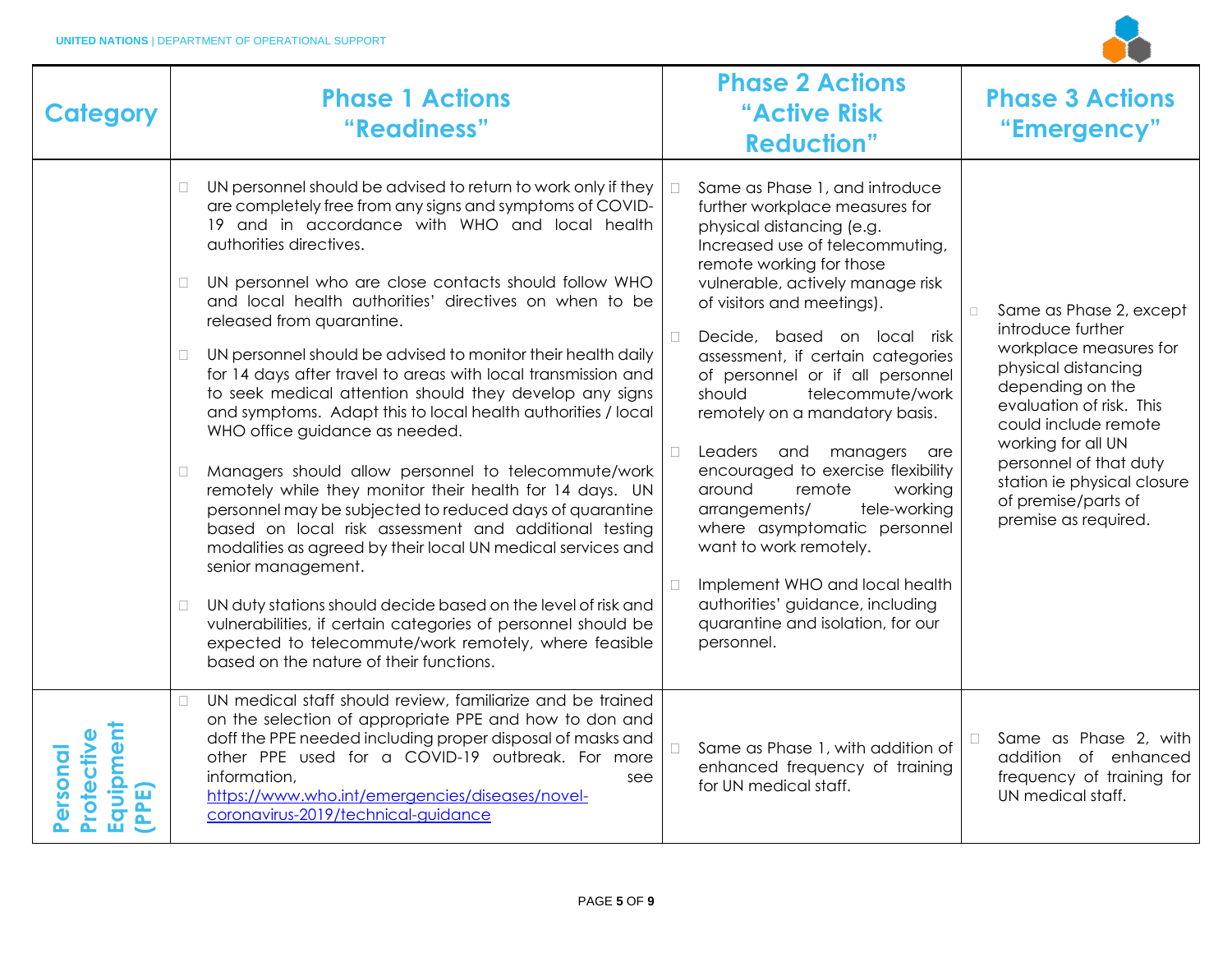

| Category      | <b>Phase 1 Actions</b><br>"Readiness"                                                                                                                                                                                                                                                                                                                                                                    | <b>Phase 2 Actions</b><br>"Active Risk<br><b>Reduction"</b>                                                                                                                                                | <b>Phase 3 Actions</b><br>"Emergency"                                                                                                                                                                                                                                  |
|---------------|----------------------------------------------------------------------------------------------------------------------------------------------------------------------------------------------------------------------------------------------------------------------------------------------------------------------------------------------------------------------------------------------------------|------------------------------------------------------------------------------------------------------------------------------------------------------------------------------------------------------------|------------------------------------------------------------------------------------------------------------------------------------------------------------------------------------------------------------------------------------------------------------------------|
|               | Identify high-risk UN personnel populations (e.g. security<br>staff, cleaners) and ensure such personnel are trained on<br>the proper use and disposal of cloth masks and other PPE<br>used. Ensure access and availability of necessary PPE for UN<br>personnel. For more info on provision of such masks, see<br>https://www.un.org/sites/un2.un.org/files/ddcoronavirus p<br>peforwardfacingstaff.pdf | Same as Phase 1, with addition of<br>enhanced frequency of training<br>for such personnel.                                                                                                                 | Same as Phase 2, with<br>addition of enhanced<br>frequency of training for<br>such personnel.                                                                                                                                                                          |
|               | In a situation where the WHO does not recommend any<br>$\Box$<br>travel or trade restrictions, travellers should be provided<br>contents of travel advisories issued from WHO and DHMOSH.<br>Follow your local health authorities' and WHO office<br>directives in all cases.                                                                                                                            | Assess criticality of travel to areas<br>$\Box$<br>of local transmission and<br>implement risk management<br>measures. Follow your local<br>health authorities' and WHO<br>office directives in all cases. | Assess criticality of travel<br>to areas of local<br>transmission and<br>implement risk<br>management measures.<br>Defer all non-essential<br>$\Box$<br>travel as necessary.<br>Follow your local health<br>authorities' and WHO<br>office directives in all<br>cases. |
| <b>Travel</b> | All UN personnel should be advised to check with the<br>destination country's embassy, consulate or Ministry of<br>Health and keep up to date with local health advice before<br>and during their travel. They should also be advised to<br>comply with any screening measures put in place by local<br>authorities.                                                                                     | Same as Phase 1<br>$\Box$                                                                                                                                                                                  | Same as Phase 2                                                                                                                                                                                                                                                        |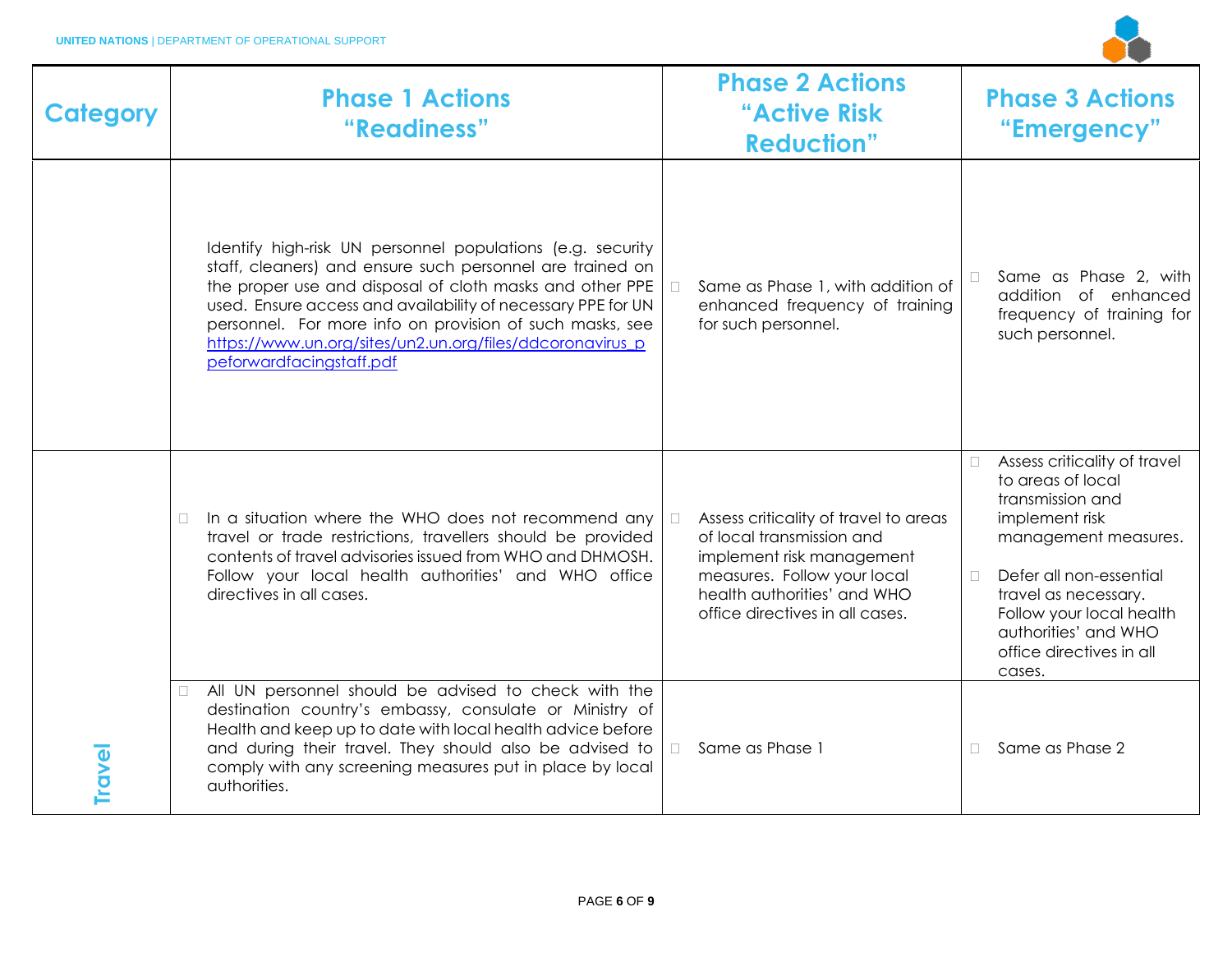

| <b>Category</b>                 |        | <b>Phase 1 Actions</b><br>"Readiness"                                                                                                                                                                                                                                                                                                                                                                                                                                        | <b>Phase 2 Actions</b><br>"Active Risk<br><b>Reduction"</b>                                                                                                                                               |        | <b>Phase 3 Actions</b><br>"Emergency"                                                                                                                                       |
|---------------------------------|--------|------------------------------------------------------------------------------------------------------------------------------------------------------------------------------------------------------------------------------------------------------------------------------------------------------------------------------------------------------------------------------------------------------------------------------------------------------------------------------|-----------------------------------------------------------------------------------------------------------------------------------------------------------------------------------------------------------|--------|-----------------------------------------------------------------------------------------------------------------------------------------------------------------------------|
|                                 | П      | Assess capability of both in-house (if applicable) and<br>external medical systems to meet expected needs during<br>an outbreak and identify actions needed to fill gaps. For<br>pre-identified local or out-of-the-country facilities/providers<br>who are supporting outpatient and hospital-based<br>healthcare, prepare contractual agreements if necessary,<br>and develop specific protocols to allow UN personnel to use<br>these facilities, if applicable.          | Same as Phase 1. Ensure<br>agreements are in place and<br>operational.                                                                                                                                    | $\Box$ | Same as Phase 2. Confirm<br>that such agreements are<br>in place and operational.                                                                                           |
| Medical Consultation and Advice | П      | UN medical personnel at duty station should familiarise<br>themselves with WHO's technical guidance including on<br>diagnosis of cases, clinical management, contacts<br>management and stay up to date on new developments<br>on vaccination and therapeutics. For more information, see<br>https://www.who.int/emergencies/diseases/novel-<br>coronavirus-2019/technical-guidance                                                                                          | Same as Phase 1. All UN medical<br>staff should be trained, and<br>exercises conducted to test<br>procedures for management of a<br>"suspect" case, and identification<br>outbreaks amongst UN personnel. |        | Same as Phase 2. All UN<br>medical staff should be<br>trained, and<br>respond<br>accordingly to "suspect"<br>case, and identification<br>outbreaks amongst UN<br>personnel. |
|                                 | $\Box$ | UN health facility in the duty station should develop specific<br>SOPs to identify, triage, and manage cases of suspect<br>COVID-19, in coordination with local health authorities and<br>local referral hospitals. Such plans should be exercised<br>periodically. Specific guidance from WHO on how to<br>suspect<br>manage<br>is<br>found<br>at<br>cases<br>https://www.who.int/emergencies/diseases/novel-<br>coronavirus-2019/technical-guidance/patient-<br>management | Same as Phase 1, with addition of<br>enhanced frequency of training<br>and exercising of such plans.                                                                                                      | П.     | Same as Phase 2,<br>with<br>addition<br>0f<br>operationalising<br>such<br>plans in accordance with<br>situation.                                                            |
|                                 | $\Box$ | All UN medical staff should know how to administer<br>supportive care to suspect/confirmed COVID-2019 cases if<br>encountered, especially for cases with complications and<br>know triggers for when to MEDEVAC patients, and know<br>protocols for how to conduct MEDEVAC of such patients.                                                                                                                                                                                 | Same as Phase 1, with addition of<br>enhanced frequency of training<br>and exercising of such plans.                                                                                                      | $\Box$ | Same as Phase 2, with<br>addition<br>0f<br>operationalising<br>such<br>plans in accordance with<br>situation.                                                               |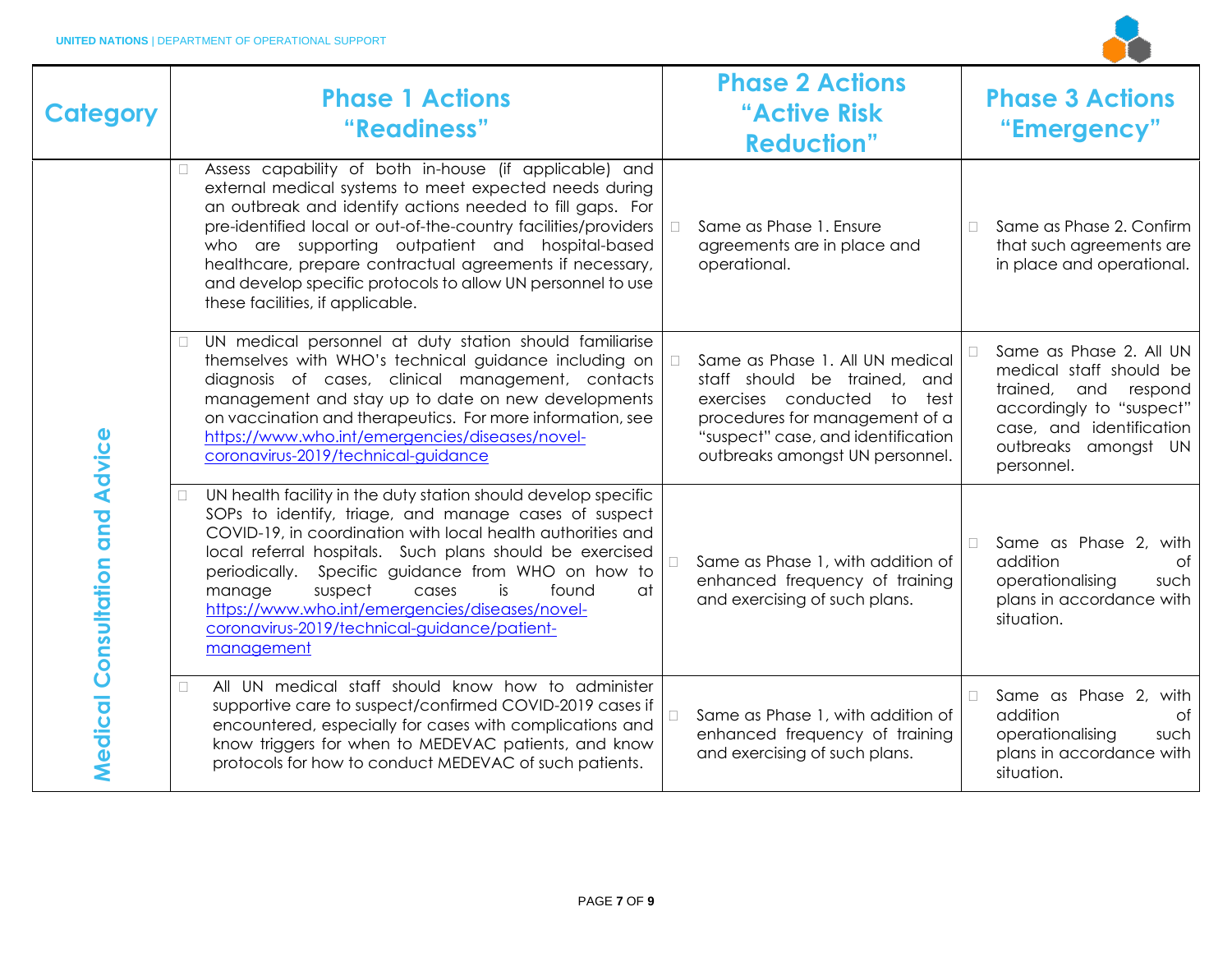

| <b>Category</b>                       |        | <b>Phase 1 Actions</b><br>"Readiness"                                                                                                                                                                                                                                                                                                                                                                                                           |        | <b>Phase 2 Actions</b><br>"Active Risk<br><b>Reduction"</b>                                                                                                                                             |        | <b>Phase 3 Actions</b><br>"Emergency"                                                                         |
|---------------------------------------|--------|-------------------------------------------------------------------------------------------------------------------------------------------------------------------------------------------------------------------------------------------------------------------------------------------------------------------------------------------------------------------------------------------------------------------------------------------------|--------|---------------------------------------------------------------------------------------------------------------------------------------------------------------------------------------------------------|--------|---------------------------------------------------------------------------------------------------------------|
|                                       | $\Box$ | In coordination with local health authorities, ensure there is<br>a surveillance mechanism in place to identify, manage and<br>report<br>See<br>cases.<br>https://www.who.int/emergencies/diseases/novel-<br>coronavirus-2019/technical-guidance<br>for WHO<br>case<br>definitions.<br>Follow instructions for reporting of cases is available here<br>https://www.un.org/sites/un2.un.org/files/coronavirus case<br>reporting requirements.pdf | $\Box$ | Same as Phase 1                                                                                                                                                                                         | $\Box$ | Same as Phase 2                                                                                               |
|                                       | $\Box$ | In coordination with local health authorities, ensure there is<br>protocol for how to manage potential COVID-19 cases and<br>contacts that occur at the workplace. Keep staff informed<br>of these protocols.                                                                                                                                                                                                                                   |        | Same as Phase 1, with addition of<br>enhanced frequency of training<br>and exercising of such plans.                                                                                                    | $\Box$ | Same as Phase 2, with<br>addition<br>Οf<br>operationalising<br>such<br>plans in accordance with<br>situation. |
| Vaccines                              | $\Box$ | Continue to promote and facilitate an annual seasonal<br>influenza vaccination programme and all other essential<br>and recommended vaccination for UN personnel and their<br>dependants.                                                                                                                                                                                                                                                       | П.     | Same as Phase 1<br>Develop and test plan for how<br>new COVID-19 vaccines may be<br>accessed and administered, if<br>available, including consideration<br>of priority groups and logistic<br>elements. | $\Box$ | Same as Phase 2, with<br>addition<br>Οf<br>operationalising<br>such<br>plans in accordance with<br>situation. |
| Personal<br>Supplies                  | $\Box$ | UN personnel and their household members should be<br>encouraged to procure their own supplies of antipyretics,<br>over the counter medications, hand sanitizers, and<br>surgical/medical masks, cloth masks, thermometers as<br>needed in case they fall ill.                                                                                                                                                                                  | $\Box$ | Same as Phase 1                                                                                                                                                                                         | $\Box$ | Same as Phase 2                                                                                               |
| nication<br>Commu<br>Training<br>puto | $\Box$ | All UN personnel in duty station should be updated about<br>the current outbreak situation and the UN country/mission's<br>preparedness activities as necessary, including local<br>healthcare arrangements if staffs are ill and general<br>prevention Information for all staff.                                                                                                                                                              |        | Same as Phase 1, but enhance<br>frequency of communication with<br>UN personnel.                                                                                                                        | $\Box$ | Same as Phase 2, but<br>enhance frequency of<br>communication with UN<br>personnel.                           |